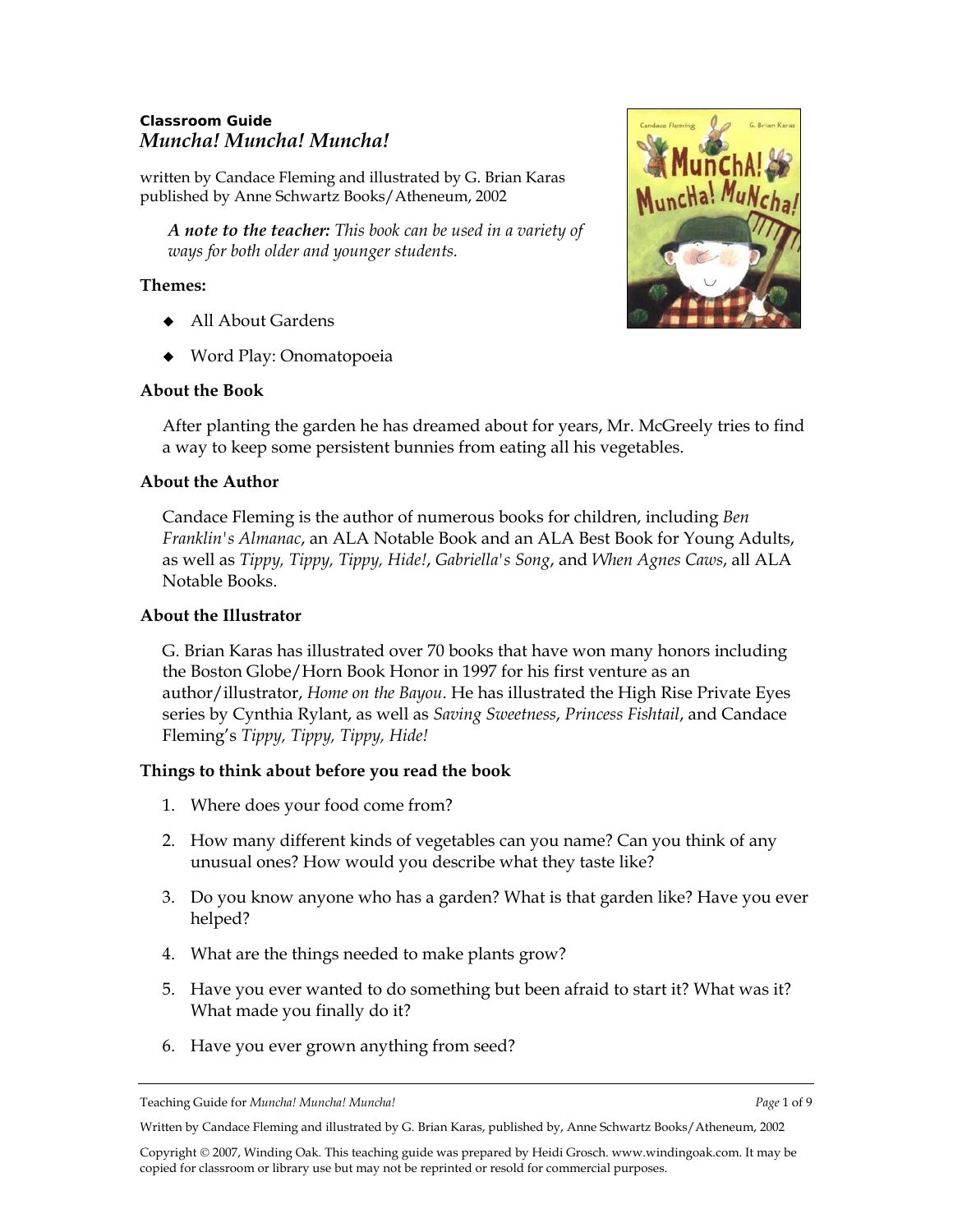7. Have you ever gone to a farm or orchard to pick something you can eat (i.e., strawberries, apples, peaches, bananas)?

# *All about Gardens*

Gardens are a wonderful way to connect to the land and to remind students where their food comes from. Science comes alive as students interact with the plants and insects that live in a garden. Younger students love to be outside "playing" in the dirt. They find great focus when their play yields results like carrots or lettuce. Many communities report a decrease in vandalism when kids find something to be proud of that is their own—like a garden.

Included in this teacher guide are a variety of ways to incorporate gardens and garden thinking into your classroom. When possible, direct web links to garden resources, lesson plans, and step-by-step instructions for creating gardens or gardeninspired products have been included.

## **Gardens and History**

Victory gardens were vegetable, herb, and fruit gardens planted by civilians during World War II to take the pressure off the public food supply. They were also wonderful moral boosters because they brought communities together for a common purpose. One or two generations ago it was more common to grow food to can for winter. Children were often required to help as part of their daily chores. Today farmer's markets and CSA (community service gardens) are becoming more common as our population focuses more on healthy eating and organic foods.

#### **CLASSROOM ACTIVITY**

Have your students interview an older person about a garden they had or helped with as a child. They could also interview someone who lives on a farm or works in a natural foods venue (some of the questions would need to be adapted). Younger students can draw a picture of that person in their garden or farm. Older or more advanced students can conduct an actual interview and write a report to deliver to the class.

#### **Sample interview questions**

- 1. Did you help in a garden when you were my age? If yes, where was it? What is one thing you remember about working in it?
- 2. If you didn't work in a garden at my age, do you know someone who had a garden (someone that lived on a farm would also work)?
- 3. Have you ever grown something from a seed? What was it?
- 4. Where did your food come from when you were my age?
- 5. Have you ever had trouble with insects or animals in a garden? If so, tell me the story.

Written by Candace Fleming and illustrated by G. Brian Karas, published by, Anne Schwartz Books/Atheneum, 2002

Teaching Guide for *Muncha! Muncha! Muncha! Page* 2 of 9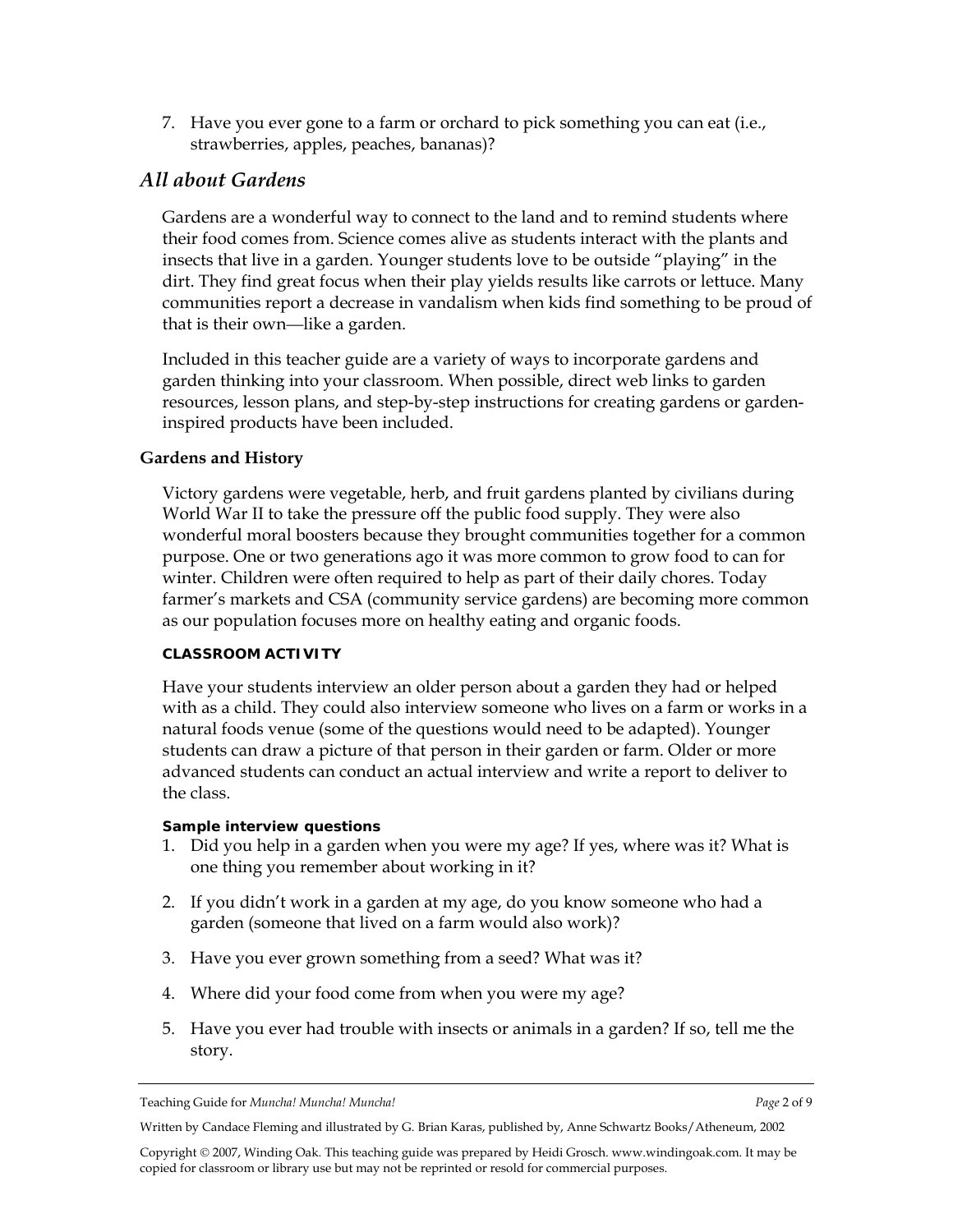#### **TAKING IT FURTHER**

Most communities have CSAs (community supported agriculture). Individuals buy shares in a local farm and get fresh produce from that farm once a week during the growing season. Contact one and see if the farmer will come and talk to your classroom.1 Or set up a field trip to visit the local farm. In many communities, Coop Grocery stores offer classes to schools that teach about organic gardening and sustainable agriculture. Contact your local food cooperative to see if classes are offered in your area.2

## *Garden Songs:*

There are many songs appropriate for younger students about gardens. Here is a small sample:

#### **IF ALL THE RAINDROPS WERE LEMON DROPS AND GUMDROPS**

*If all the raindrops were lemon drops and gumdrops If all the raindrops were lemon drops and gumdrops Oh, what a rain that would be! Standing outside, with my mouth open wide Ah, ah, ah, ah, ah, ah, ah, ah, ah, ah If all the raindrops were lemondrops and gumdrops Oh, what a rain that would be! If all the sunbeams were bubblegum and ice cream* 

*Oh, what a sun that would be!* 

*Standing outside, with my mouth open wide* 

*Ah, ah, ah, ah, ah, ah, ah, ah, ah, ah* 

*If all the sunbeams were bubblegum and ice cream* 

*Oh, what a sun that would be!* 

from www.theteachersguide.com/ChildrensSongs.htm

#### **RAIN, RAIN, GO AWAY**

*Rain, rain, go away* 

 $\overline{a}$ 

*Come again some other day (2x)* 

Teaching Guide for *Muncha! Muncha! Muncha! Page* 3 of 9

Written by Candace Fleming and illustrated by G. Brian Karas, published by, Anne Schwartz Books/Atheneum, 2002

<sup>&</sup>lt;sup>1</sup> The Farm School program is designed to connect schools and local farms. Go to www.farmtoschool.org, www.foodsecurity.org/farm\_to\_school.html, or www.foodroutes.org/farmtoschool.jsp for more information.

Go to www.coopdirectory.org to find the food coop nearest you.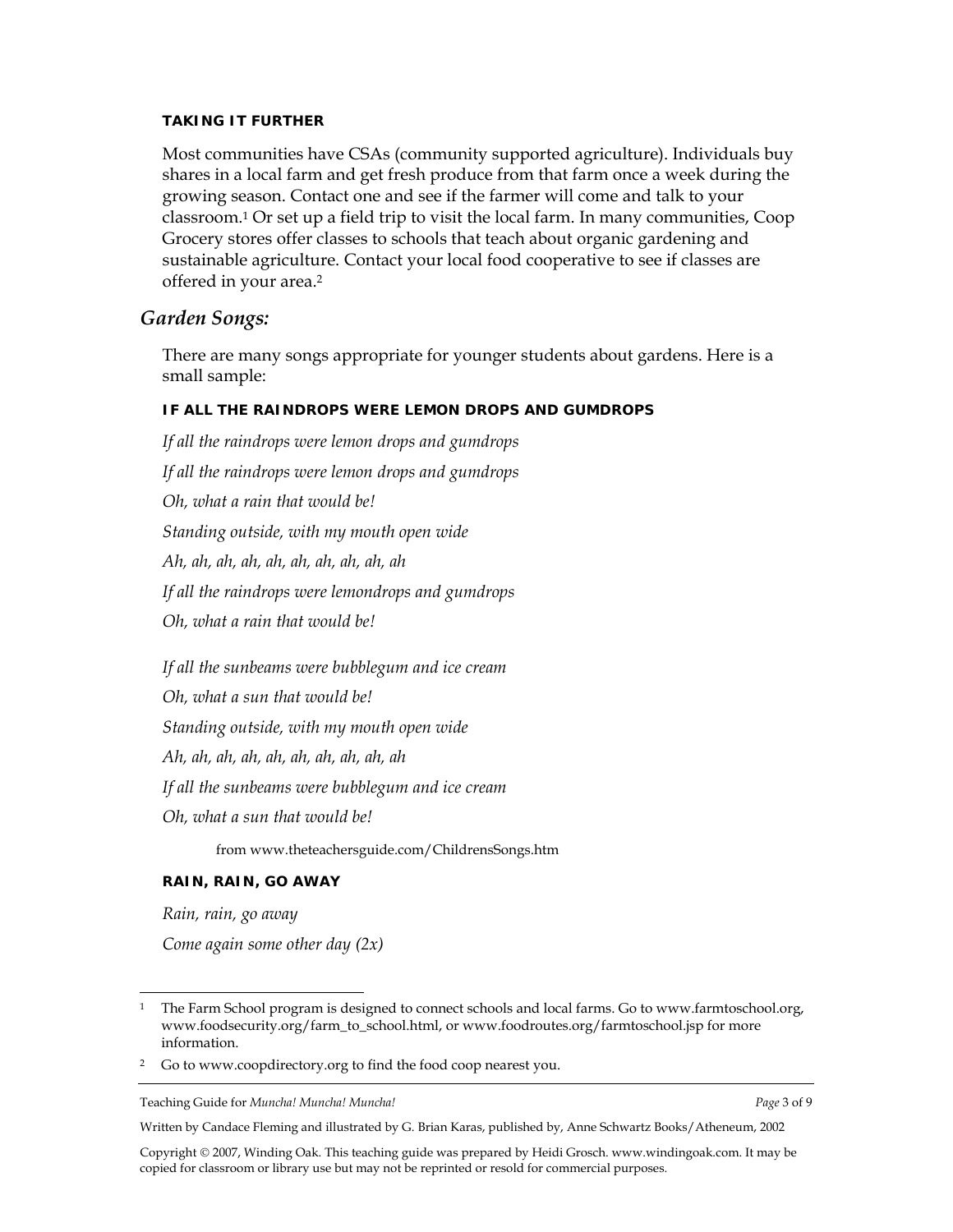#### **MR MCGREELY'S VEGETABLE PATCH (TO THE TUNE OF** *MARY HAD A LITTLE LAMB)*

*Lettuce greens are crisp to crunch, crisp to crunch, crisp to crunch Lettuce greens are crisp to crunch, I eat them in a salad.* 

*Carrots grow deep in the ground, in the ground, in the ground, Carrots grow deep in the ground with a green floppy hat.* 

*Peas are round and in a pod, in a pod, in a pod Peas are round and in a pod, I pick them from a vine.* 

*Tomatoes they are juicy red, juicy red, juicy red Tomatoes they are juicy red, they come in many sizes.* 

# *Creating a School Garden*

School gardens began to appear in the early 1900s as a way for students to study nature, learn work habits and develop appropriate social attitudes. A school garden can be a plot of land on school property or containers in the classroom. No matter what you do, the students will discover things about themselves and their relationship to the natural world.

#### **SOME GREAT WEBSITES TO GET YOU STARTED:**

www.kidsgardening.com (National Gardening Association Site)

Site includes grant opportunities, on-line newsletter, gardening ideas, gardening with kids store, lesson plans/resources - absolutely the best website for one stop shopping for gardening with kids

www.infotoday.com/MMschools/mar01/cybe0103.htm

Great article about starting a school garden with many links

www.nwf.org/backyard (National Wildlife Federation Site on backyard habitats)

Step by step instructions for getting started. Site includes a native plant list for your area. (click on "let's get started" at the bottom of the page)

Teaching Guide for *Muncha! Muncha! Muncha! Page* 4 of 9

Written by Candace Fleming and illustrated by G. Brian Karas, published by, Anne Schwartz Books/Atheneum, 2002

Copyright © 2007, Winding Oak. This teaching guide was prepared by Heidi Grosch. www.windingoak.com. It may be copied for classroom or library use but may not be reprinted or resold for commercial purposes.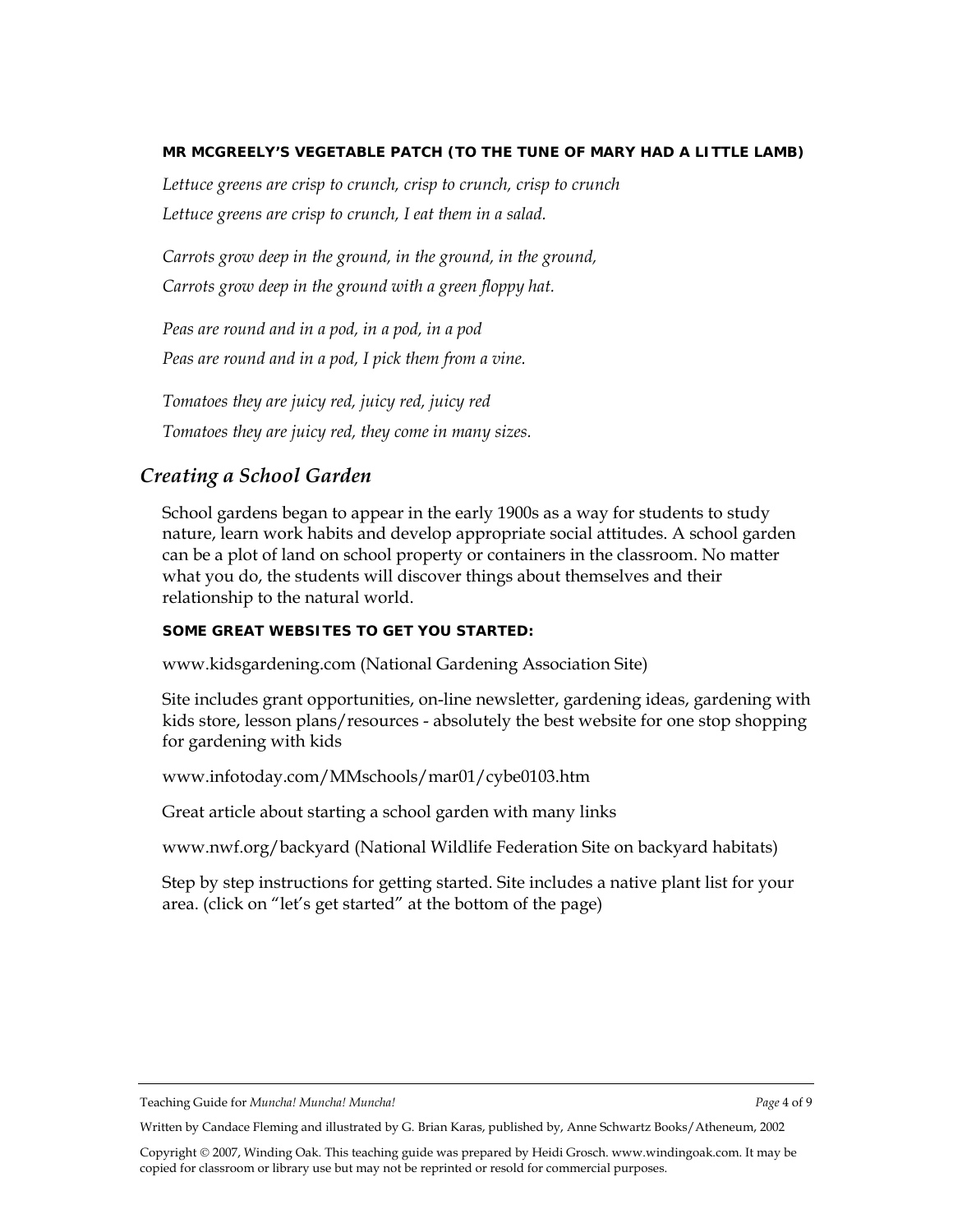# *Art From the Garden*

### **Supply list:**

Paper, contact paper, pencils, crayons or markers

### **ACTIVITY:**

- 1. Find at least five things outside. Remind students not to pick anything unless given permission.
- 2. Glue the items onto paper, one per page.
- 3. For younger students: Have them write the name of the object found outside and one word that describes it. Draw a picture of that object in its natural setting.
- 4. For older or more advanced students: Have them write the name of the object found outside and at least one paragraph describing it. They could also write a poem using the five senses.

For example – if the item found is a leaf:

*A leaf Caterpillars tickling its backside Chomping their way across the spine Silken smooth in my bare hand A green masterpiece of nature Flapping in the hot summer breeze A leaf* 

5. When all the writing is done, cover each page in clear contact paper. Optional: Tie pages together with cardboard covers to make a classroom book.

## *Easy Recipes with Fun Garden Themes:*

Recipes at: *www.pbskids.org/zoom/activities/café*

- ◆ Ants on a log
- ◆ Bunny salad
- ◆ Butterfly sandwich
- ◆ Lettuce boats
- Edible spiders
- ◆ Bunny cake
- ◆ Butterfly cake
- ◆ Zoom into bloom garden cake
- Dirt pudding

Written by Candace Fleming and illustrated by G. Brian Karas, published by, Anne Schwartz Books/Atheneum, 2002

Teaching Guide for *Muncha! Muncha! Muncha! Page* 5 of 9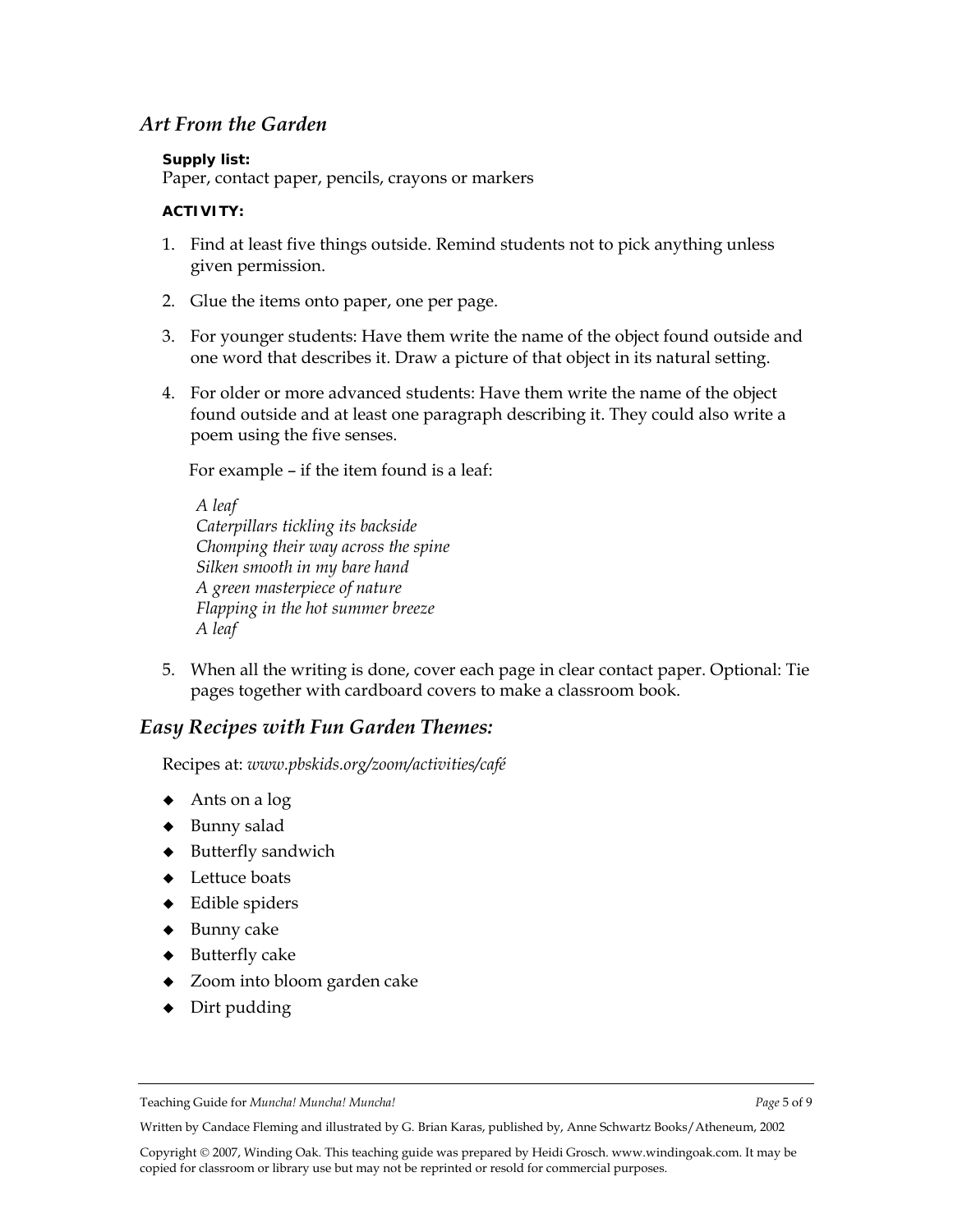# *The Science of Gardens:*

### **CLASSROOM ACTIVITY:**

#### **Supply list:**

Journal or paper, something hard to write on, pencil. Optional: magnifying glasses or small picture frame.

#### **Curriculum Connections**

Language arts, team work, science (observation, cooking, creating a garden), art, biology (the study of plant/animal interactions)

### **Activity:**

- 1. Go outside and find a spot to sit. For a designated amount of time (shorter for younger students), have the students sit and watch the world around them. Write down everything they see. For younger students it can be a one word description or a picture. For older or more advanced students have them draw or write in greater detail.
- 2. Move to a different spot and repeat step 1. Do this three to five times so each student is observing a variety of objects, people, animals, and places. Make sure they notice the details. Optional: have them look at things through a magnifying glass or small picture frame. The magnifying glass will make the object seem bigger. The small picture frame will focus the students' eye (and therefore attention) on a specific area.
- 3. Return indoors and choose one object observed. For younger students, have them write about what they just did. For example: "I went outside and sat in the grass. I watched a bush. At first nothing happened. Then I saw a butterfly."
- 4. For older or more advanced students: have them look up information in an encyclopedia, on the internet or at the library about one thing that they observed. Have them write about at least three of the following (feel free to use your own questions as well or instead of these):
	- What is the growing season? When do you see this thing?
	- $\blacklozenge$  What does it eat (if a plant, what does it need to grow)?
	- ◆ Does it have any natural predators (things that eat it)?
	- ◆ Can it ever be domesticated (live indoors)?
	- Compare the size of it to something else.
	- ◆ Where did it come from?
	- ◆ Is it rare or common to see this thing?
	- What part of the world does it live in? What is its native habitat?

Written by Candace Fleming and illustrated by G. Brian Karas, published by, Anne Schwartz Books/Atheneum, 2002

Teaching Guide for *Muncha! Muncha! Muncha! Page* 6 of 9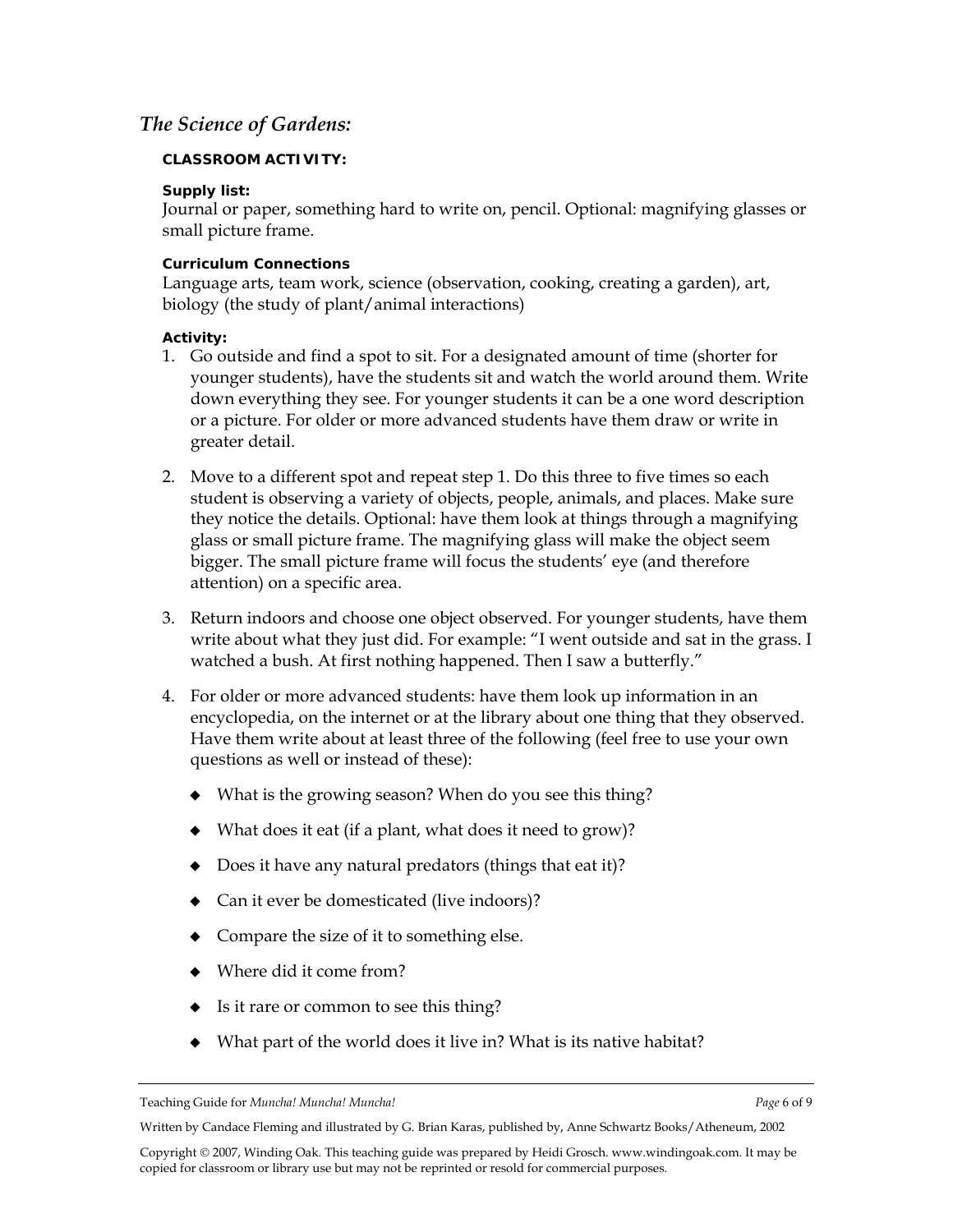#### **ADDITIONAL ACTIVITY**

Have the students keep a garden journal, either of the school garden or of a garden/yard at home. Have them observe the same spot at the same time every day for a week or at different times of day. Record the time of the observation. Answer the following questions (additional questions can be added):

- Is what you observe affected by the weather?
- Have you observed anything unusual this week?
- Does the time of day matter?

## *Word Play: Onomatopoeia*

Onomatopoeia is a word that sounds like the object it is describing and there are many examples in Muncha! Muncha! Muncha! (i.e. muncha, yummy, gobbling, crisp, gnawed).

#### **CLASSROOM ACTIVITY FOR YOUNGER STUDENTS:**

#### **Supply list:**

Copy of *Muncha! Muncha! Muncha!*, crayons or markers, paper

### **Activity:**

- 1. Talk about "sound words" as a class. Give some examples ("stomp," "giggle," "zip"). Read *Muncha! Muncha! Muncha!* Have the students raise their hands every time they hear a "sound word." At the end of the reading, write a list on the board.
- 2. Have each child select one "sound word" from the list and draw a picture with an animal or person doing that thing. For example: if the word the student chooses is "yummy" they might draw a picture of a child eating an ice-cream cone or a bowl of apples.
- 3. After the drawings are finished, display them. Group all the pictures based on the same word together. Talk about our differences. Many students chose to draw a picture from the same word but had many different ideas, each one a good one.

#### **CLASSROOM ACTIVITY FOR OLDER OR MORE ADVANCED STUDENTS:**

#### **Supply list:**

Copies of *Muncha! Muncha! Muncha!* for each team, paper, pencils.

#### **Curriculum Connections**

Language arts, team work, diversity (younger activity), creative problem solving (older/more advanced activity)

#### **Activity:**

1. Divide your classroom into teams and give them 3+5 minutes to find as many "sound words" in *Muncha! Muncha! Muncha!* as they can. Make a master list on the board.

Written by Candace Fleming and illustrated by G. Brian Karas, published by, Anne Schwartz Books/Atheneum, 2002

Teaching Guide for *Muncha! Muncha! Muncha! Page* 7 of 9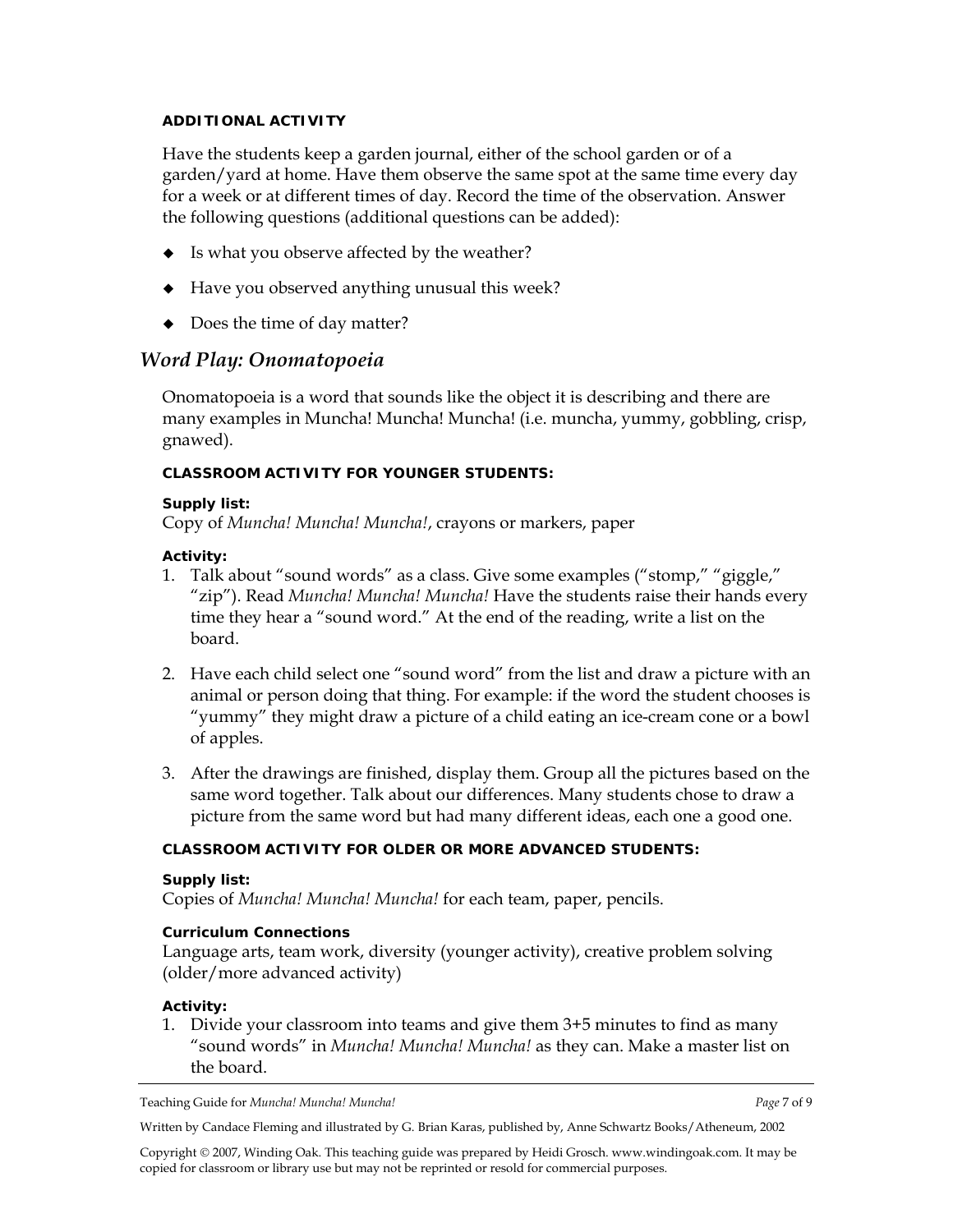- 2. Challenge teams to make their own list of "sound words" not found in the book. Give them 3-5 minutes to create their list. Have each team read off their list. If any other team has the same word, both teams must cross it off. Whichever team has the most UNIQUE/NEW words, wins.
- 3. Have the students write a paragraph (for about 5 minutes) about something that happened to them in the last week. It can be something as simple as getting on the school bus, doing an outside chore or finishing their homework. They have to use at least three sound words in their paragraph. When they are done, give students an opportunity to share their writing with the class.

## *Companion Books*

### **RABBITS**

*My Friend Rabbit,* Eric Rohmann, Roaring Brook Press, 2002

*Tale of Peter Rabbit*, Beatrix Potter, Warne, 1987

*Velveteen Rabbit*, Margery Williams, illus by William Nicholson, Doubleday, 1958

*Zomo the Rabbit: A Trickster Tale from West Africa*, Gerald McDermott, Voyager Books, 1996

### **GARDENING-THEMED PICTURE BOOKS**

*Carrot Seed*, Ruth Krauss, illus by Crockett Johnson, HarperCollins, 1982

*Eating the Alphabet: Fruits and Vegetables from A-Z*, Lois Ehlert, Voyager Books, 1993

*Growing Vegetable Soup,* Lois Ehlert, Voyager books, 1990

*Jack's Garden*, Henry Cole, HarperTrophy, 1997

*Market Day: A Story Told with Folk Art*, Lois Ehlert, Voyager Books, 2002

*Miss Rumphius,* Barbara Cooney, Puffin, 1985

*Oh, Say Can You Seed?: All About Flowering Plants (Cat in the Hat's Learning Library),*  Bonnie Worth, illus by Aristides Ruiz, Random House Books for Young Readers, 2001

#### **GARDENING POETRY**

- *Earth is Painted Green*, ed by Barbara Brenner, illus by S.D. Schindler, Byron Preiss Publications, 2002
- *Hummingbird Nest: A Journal of Poems*, Kristine O'Connell George, illus by Barry Moser, Harcourt, 2004
- Laughing Tomatoes and Other Spring Poems/Jitomates Risuenos y otros poemas de *primavera*, Francisco X. Alarcon, illus by Maya Christina Gonzales, Children's Book Press, 1997

*Over in the Garden*, Jennifer Ward, illus by Kenneth Spengler, Rising Moon Books, 2002

Teaching Guide for *Muncha! Muncha! Muncha! Page* 8 of 9

Written by Candace Fleming and illustrated by G. Brian Karas, published by, Anne Schwartz Books/Atheneum, 2002